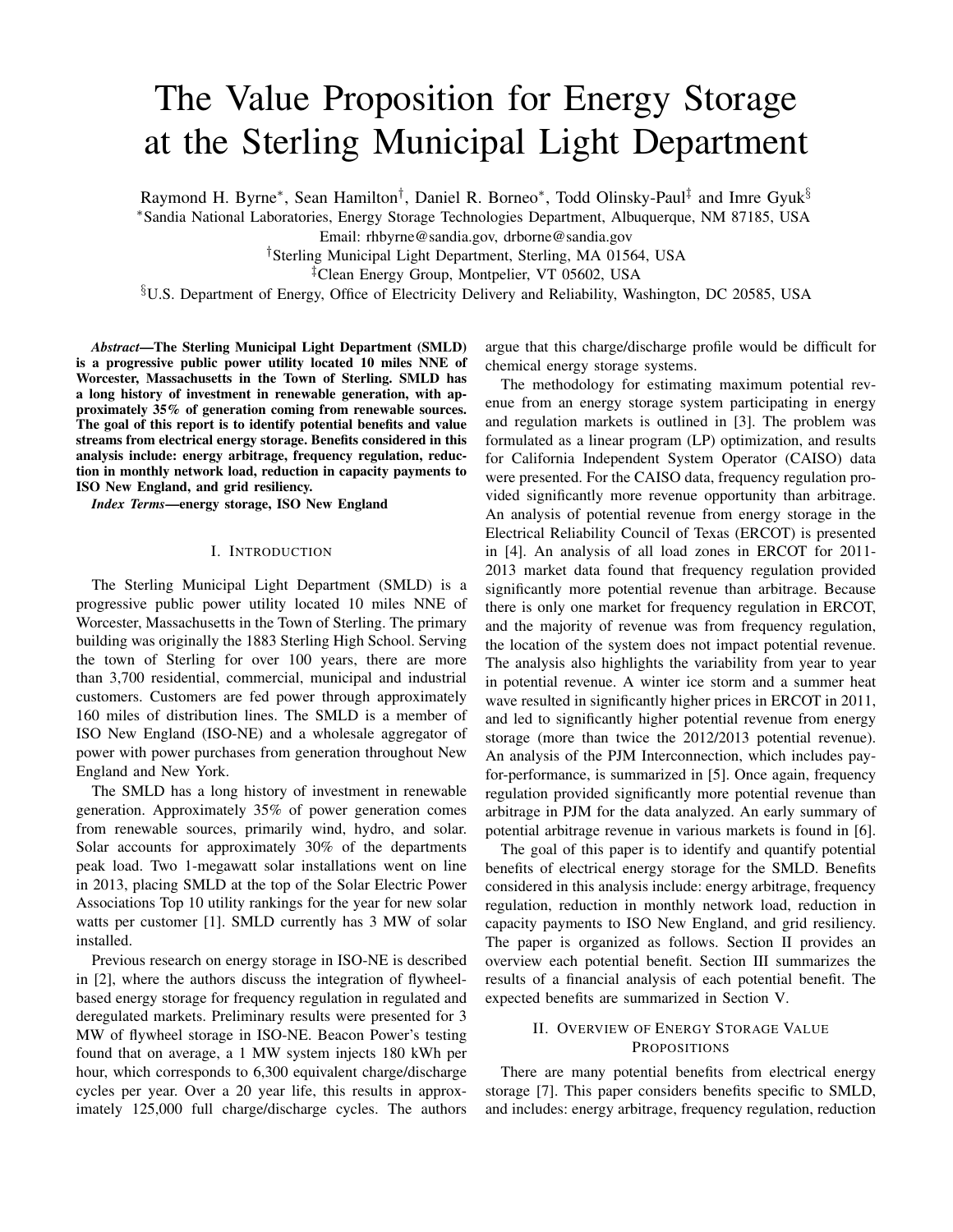in monthly network load, reduction in capacity payments to ISO New England, and grid resiliency. Each benefit is described in more detail in the following subsections.

# *A. Energy Arbitrage*

Energy arbitrage involves procuring energy when prices are low, and then selling the energy when prices are high. Energy prices are typically low in off peak hours, especially in the early morning hours. Prices tend to increase in late afternoon or early evening. Another source for low cost energy is renewable generation like wind or solar. Energy prices often spike in response to a shortage of generation. An example would be an unplanned generator outage. The efficiency of the energy storage has a significant contribution to the arbitrage opportunity. Efficiency is typically broken into two components: conversion efficiency and storage efficiency. Conversion efficiency,  $\eta_C$ , refers to the losses as power is stored and then provided back to the grid. Storage efficiency,  $\eta_s$ , refers to the losses as energy is stored over longer time periods. For many technologies, the storage efficiency is very close to 100% over short periods of time. Typical conversion efficiencies for lithium ion systems are between 85-90%. The arbitrage opportunity is given by:

arbitrage opportunity = 
$$
q\eta_C L M P_H - q L M P_L
$$
 (1)

where  $q\eta_C$  is the discharge quantity (MWh),  $LMP_H$  is the high locational marginal price,  $q$  is the charge quantity (MWh), and  $LMP<sub>L</sub>$  is the low locational marginal price. In order for arbitrage to be profitable, the ratio of sell/buy price is related to the efficiency by

$$
\frac{LMP_H}{LMP_L} \ge \frac{1}{\eta_C} \tag{2}
$$

As the round trip efficiency decreases, the greater the difference in prices required to make arbitrage profitable.

# *B. Frequency Regulation*

Frequency regulation is an ancillary service designed to maintain system frequency by dispatching controllable generation via an Automated Generation Control (AGC) signal. If the load increases while generation is held constant, the frequency will drop. In order to maintain tight tolerances on the frequency, generation must be constantly dithered so that load and generation are equal. Depending on the market, a balancing authority or vertically integrated utility will control generation on a second by second basis to track the load. The balancing authority must reserve enough regulation capacity to meet expected variations in load. In order to participate in the ISO-NE frequency regulation market, a non-generating asset must satisfy the following conditions [8]:

- 1) The minimum Automatic Response Rate is 1 MW/minute.
- 2) The minimum Regulation Capacity of a Resource that is not a generating unit is no less than one megawatt after aggregation.

ISO-NE compensates market participants that have been selected to provide regulation services for the regulation capacity and the regulation service (mileage).

capacity payment = Regulation Capacity× Regulation Capacity clearing price (3) service payment = mileage× Regulation Service clearing price× performance score (4)

An energy-neutral dispatch option is available for nongenerating assets.

#### *C. Regional Network Service (RNS)*

Regional Network Service (RNS) consists of payments for using the pool transmission facilities to move electricity into or within the New England balancing authority (BA) [9]. A transmission customer that takes RNS in a month shall pay to ISO-NE:

RNS = 
$$
(Pool RNS Rate) \times
$$
  
\n $(Monthly Network Load)$  (5)

The current pool RNS rate, effective June 1, 2015, equals \$98.70147/kW-yr [3]. The monthly network load is defined as the hourly load coincident with the coincident aggregate load of all network customers served in each local network in the hour in which the coincident load is at its maximum for the month (Monthly Peak) [10].

# *D. Capacity Payment*

ISO-NE has implemented a forward capacity market (FCM) because electricity markets alone do not provide adequate financial incentives to invest in new generating capability. Load serving entities receive an allocation for FCM charges based on:

\n
$$
\text{Capacity Payment} = (Capacity Load Obligation) \times
$$
\n  
\n*(Net Regional Clearing Price)*\n

The *Capacity Load Obligation* is based on the peak contribution value, e.g., the load on the peak day/hour each year identified by ISO-NE. The *Net Regional Clearing Price (NRCP)* is calculated for each capacity zone as the sum of total payments made to resources divided by the total Capacity Supply Obligations, adjusted for self-supply MWs and excess RTEG MWs.

$$
NRCP = \frac{(Total Capacity Credits)}{\left(\begin{array}{c} Total Capacity Solution MW - \\ Self Supply MW - Excess RTEG MW\end{array}\right)} \quad (7)
$$

The NRCP for the Rest-of-Pool, which includes SMLD, is summarized in Table I. By reducing the capacity load obligation (e.g., peak coincident load), energy storage offers the potential to reduce forward capacity market charges. The results of the capacity market auctions have increased significantly in the out years, with current rates to triple by 2018-2019. Deploying energy storage would serve as a hedge against potentially large increases in the future capacity clearing price.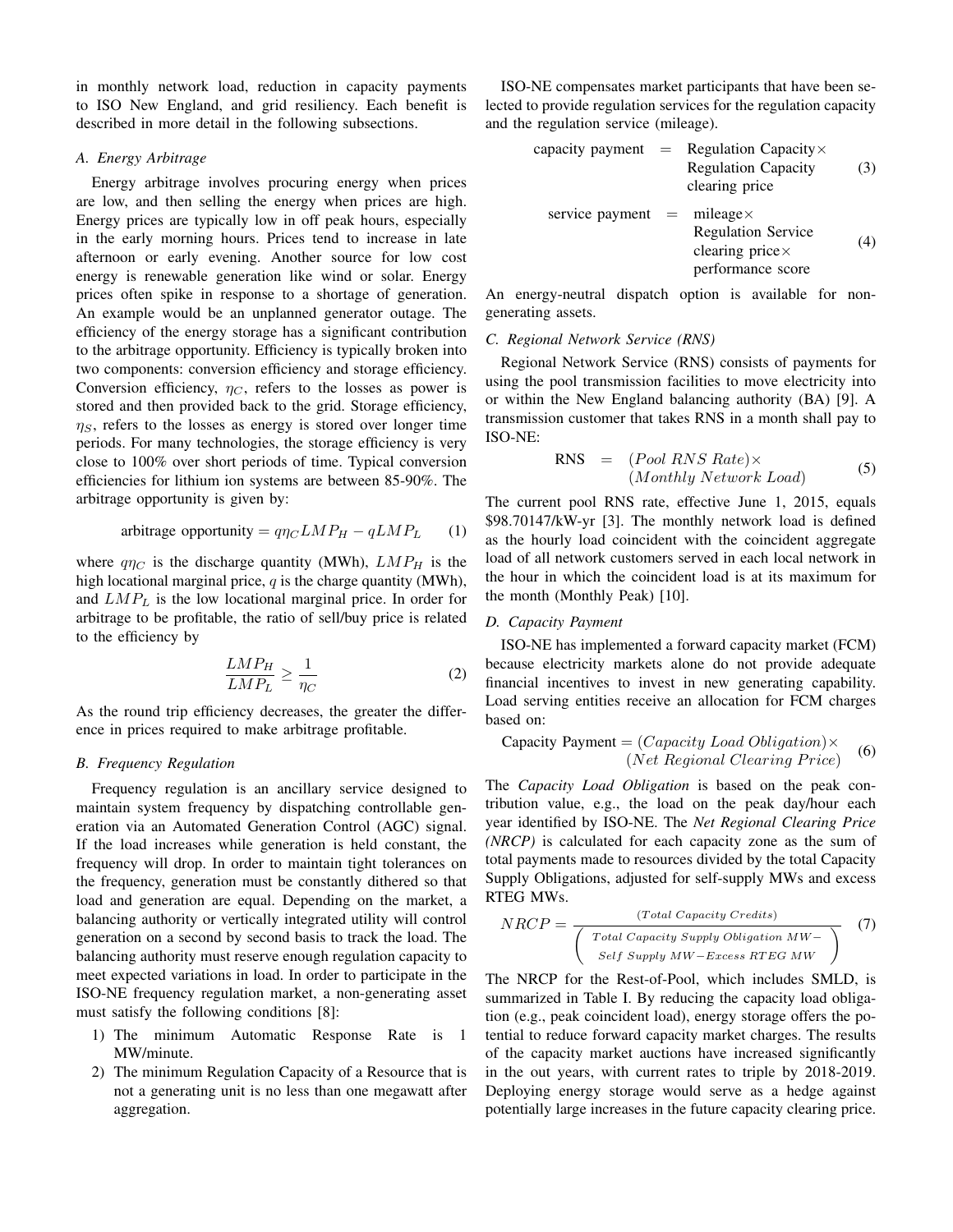TABLE I SMLD CAPACITY CLEARING PRICE, ISO-NE. PERIOD RUNS FROM JUNE 1 TO MAY 31.

| Year      | Price (\$/kW-Month) | Year      | Price (\$/kW-Month) |
|-----------|---------------------|-----------|---------------------|
| 2010-2011 | \$4.254             | 2015-2016 | \$3.129             |
| 2011-2012 | \$3.119             | 2016-2017 | \$3.150             |
| 2012-2013 | \$2.535             | 2017-2018 | \$7.025             |
| 2013-2014 | \$2.516             | 2018-2019 | \$9.551             |
| 2014-2015 | \$2.855             | 2019-2020 | \$7.030             |

#### *E. Grid Resiliency*

Severe weather is the leading cause of power outages in the United States. In 2015, severe weather resulted in outages affecting 5,630,618 customers. Data for the last 2013-2015 is summarized in Table II. Therefore, grid resiliency is an important application for energy storage. This is especially true for first responders like police and fire departments. Value of Lost Load (VoLL) is defined as the cost of power not delivered (\$/kWh or \$/MWh). There are two primary methods for estimating interruption costs: indirect and direct [11]. Indirect methods are based on market prices while direct methods typically rely on surveys. For this paper, we rely on survey results found in [12]. SMLD has identified a critical load of 10

TABLE II PERCENTAGE OF U.S. CUSTOMERS AFFECTED BY WEATHER RELATED ELECTRICAL OUTAGES [13].

| Year | Total<br><b>Customers</b><br><b>Affected</b> | Weather<br><b>Customers</b><br><b>Affected</b> | Percent of<br><b>Outages from</b><br>Weather |
|------|----------------------------------------------|------------------------------------------------|----------------------------------------------|
| 2013 | 8,828,313                                    | 7,413,172                                      | 84.0%                                        |
| 2014 | 1,6850,947                                   | 16,788,947                                     | 99.6%                                        |
| 2015 | 6,665,918                                    | 6,579,359                                      | 98.7%                                        |

kW to maintain power to first responders. The value associated with improved grid resiliency is typically very high, especially if maintaining power to critical loads can prevent the loss of life. Unfortunately, there is no data available specifically for first responders. Therefore, we relied on the VoLL for public administration (small commercial and industrial) found in [12], which likely underestimates the Sterling benefit.

# III. ANALYSIS OF BENEFITS

This section calculates the potential benefit of energy storage deployed by SMLD.

#### *A. Energy Arbitrage*

Using historical prices from January 2010 September 2015, an optimization algorithm was employed to determine the maximum potential revenue from different storage sizes. The optimization algorithms for arbitrage and frequency regulation are described in more detail in [3]. The optimization assumes perfect foresight, e.g., knowledge of all past and future data. Therefore, this estimate serves as an upper bound. Trading algorithms that do not have access to future knowledge will not be able to perform as well. Moderately simple trading

algorithms can often achieve 85-90% of the maximum potential revenue [3]. The optimization considers the constraints of the storage system, e.g., minimum and maximum state-ofcharge, as well as power limits. Depending on the type of cell chemistry, there can be a reduction in life from rapid charge/discharge cycles. These results do not incorporate any technology specific limitations, although they may be added as additional terms to the optimization cost function. The results are summarized in Table III.

TABLE III STERLING ARBITRAGE MONTHLY AVERAGE REVENUE, 2010-2015

| Power | <b>Energy Rating (MWh)</b> |            |                            |            |  |  |
|-------|----------------------------|------------|----------------------------|------------|--|--|
| (MW)  | 1.0                        | 2.0        | 3.0                        | 4.0        |  |  |
| 0.25  | \$782.12                   | \$1,060.69 | \$1,164.90                 | \$1,231.23 |  |  |
| 0.50  | \$977.55                   | \$1,564.24 | \$1,922.23                 | \$2,121.38 |  |  |
| 0.75  | \$1,048.06                 | \$1,800.54 | \$2,346.36                 | \$2,733.70 |  |  |
| 1.00  | \$1,110.10                 | \$1,955.09 | \$2,609.83                 | \$3,128.48 |  |  |
| 1.25  | \$1,120.10                 | \$2,033.93 | \$2,782.61                 | \$3,399.64 |  |  |
| 1.50  | \$1,120.11                 | \$2,096.13 | \$2,932.64                 | \$3,601.08 |  |  |
| 1.75  | \$1,120.11                 | \$2,158.31 | \$3,018.40                 | \$3,760.31 |  |  |
| 2.00  | \$1,120.12                 | \$2,220.21 | \$3,081.99                 | \$3,910.19 |  |  |
|       |                            |            |                            |            |  |  |
| Power |                            |            | <b>Energy Rating (MWh)</b> |            |  |  |
| (MW)  | 5.0                        | 6.0        | 7.0                        | 8.0        |  |  |
| 0.25  | \$1,282.03                 | \$1,323.78 | \$1,358.79                 | \$1,388.62 |  |  |
| 0.50  | \$2,243.29                 | \$2,329.81 | \$2,401.12                 | \$2,462.46 |  |  |
| 0.75  | \$2,999.93                 | \$3,182.08 | \$3,312.03                 | \$3,411.34 |  |  |
| 1.00  | \$3,537.62                 | \$3,844.46 | \$4,070.66                 | \$4,242.77 |  |  |
| 1.25  | \$3,910.60                 | \$4,323.11 | \$4,657.31                 | \$4,922.77 |  |  |
| 1.50  | \$4,189.12                 | \$4,692.73 | \$5,108.58                 | \$5,467.41 |  |  |
| 1.75  | \$4,410.36                 | \$4,976.05 | \$5,474.85                 | \$5,894.01 |  |  |
| 2.00  | \$4,587.43                 | \$5,219.66 | \$5,758.21                 | \$6,256.97 |  |  |

#### *B. Frequency Regulation*

Using historical prices from January 2010 September 2015, an optimization algorithm was employed to determine the maximum potential revenue from different storage sizes participating in arbitrage and frequency regulation. The results are summarized in Table IV. The results of the optimization identified frequency regulation as the optimum activity with the system participating in energy arbitrage only a few percent of the time, largely to maintain state-of-charge for the regulation activities. The potential revenue from frequency regulation is significantly higher than the arbitrage opportunity, which is consistent with results in other regions [3], [4], [5]. It should be noted that there is significant variation in the monthly potential revenue. For example, the statistics for the 1 MW, 1 MWh scenario are: average \$5,039.67/month; minimum \$2,395.69/month; maximum \$19,763.60/month; standard deviation \$3,632.40/month.

## *C. Regional Network Services*

Using the current effective rate of \$98.70147/kW-yr, the potential annual savings from different energy storage systems are summarized in Table V. Values are shown for different power levels. In order to achieve these savings, the energy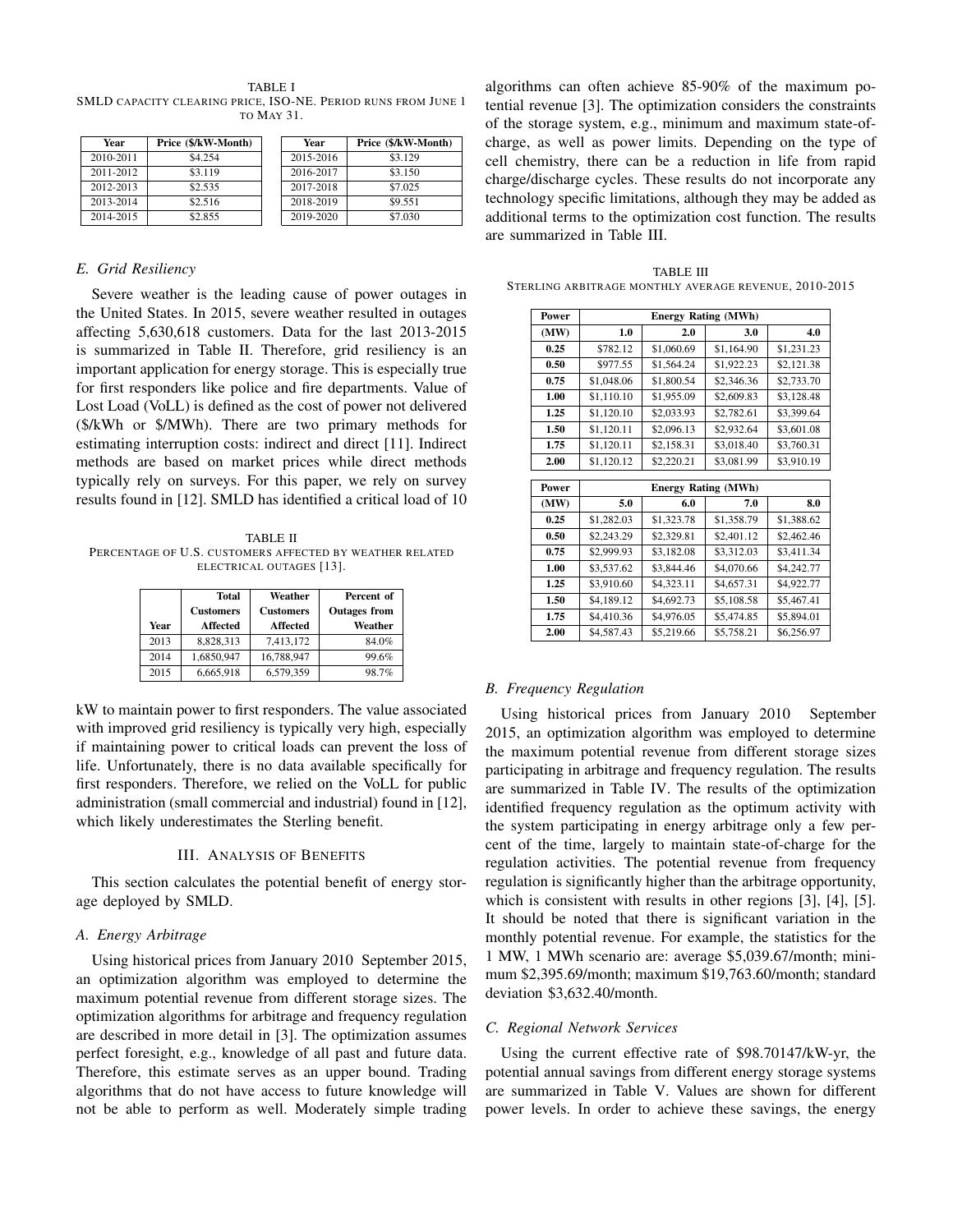TABLE IV STERLING ARBITRAGE/REGULATION MONTHLY AVERAGE REVENUE, 2010-2015

| Power | <b>Energy Rating (MWh)</b> |             |                            |             |  |  |
|-------|----------------------------|-------------|----------------------------|-------------|--|--|
| (MW)  | 1.0                        | 2.0         | 3.0                        | 4.0         |  |  |
| 0.25  | \$2,485.96                 | \$2,622.80  | \$2,682.29                 | \$2,721.70  |  |  |
| 0.50  | \$4,643.07                 | \$4,971.91  | \$5,143.00                 | \$5,245.61  |  |  |
| 0.75  | \$5,017.86                 | \$7,172.67  | \$7,457.87                 | \$7,643.68  |  |  |
| 1.00  | \$5,039.67                 | \$9,286.14  | \$9,677.01                 | \$9,943.82  |  |  |
| 1.25  | \$5,043.82                 | \$10,003.90 | \$11,817.30                | \$12,168.05 |  |  |
| 1.50  | \$5,043.83                 | \$10,035.69 | \$13,929.21                | \$14,345.34 |  |  |
| 1.75  | \$5,043.83                 | \$10,057.82 | \$14,983.98                | \$16,460.45 |  |  |
| 2.00  | \$5,043.83                 | \$10,079.33 | \$15,024.69                | \$18,572.28 |  |  |
|       |                            |             |                            |             |  |  |
| Power |                            |             | <b>Energy Rating (MWh)</b> |             |  |  |
| (MW)  | 5.0                        | 6.0         | 7.0                        | 8.0         |  |  |
| 0.25  | \$2,752.17                 | \$2,777.30  | \$2,798.80                 | \$2,817.72  |  |  |
| 0.50  | \$5,313.77                 | \$5,364.59  | \$5,406.94                 | \$5,443.39  |  |  |
| 0.75  | \$7,773.33                 | \$7,868.41  | \$7,940.41                 | \$7,997.93  |  |  |
| 1.00  | \$10,138.42                | \$10,286.00 | \$10,400.23                | \$10,491.21 |  |  |
| 1.25  | \$12,429.78                | \$12,630.05 | \$12,788.46                | \$12,917.09 |  |  |
| 1.50  | \$14,658.96                | \$14,915.73 | \$15,118.27                | \$15,287.37 |  |  |
| 1.75  | \$16,861.72                | \$17,149.78 | \$17,401.69                | \$17,606.20 |  |  |
| 2.00  | \$18,990.71                | \$19,354.02 | \$19,640.22                | \$19,887.65 |  |  |

storage system would have to be fully charged and then discharge during the hour of monthly peak load. The probability of hitting this hour every month would increase if the storage system had increased capacity (e.g., the capability to discharge for several hours).

TABLE V RNS SAVINGS FOR A 1-HOUR ENERGY STORAGE SYSTEM.

| <b>Power</b><br>(MW) | Annual<br>Savings (\$) |
|----------------------|------------------------|
|                      | \$98,707               |
| 2                    | \$197,403              |
| ٩                    | \$296,104              |
|                      | \$394,806              |

# *D. Capacity Payment*

Using the projected forward capacity market obligations, the potential savings from different energy storage systems are summarized in Table VI. Note that as the power output increases, there is the corresponding decrease in the Sterling peak load. The calculations use a peak load of 9.631 MW for SMLD and an ISO-NE peak load of 24.039 GW. Similar to the RNS charge, the storage system would have to be fully charged and discharge during the hour coincident with the ISO-NE peak load for the year. Having more capacity would increase the probability of hitting this hour.

# *E. Resiliency*

SMLD has identified the critical load as 10 kW. The stateof-charge required to provide 7 days of back-up power to critical loads is 1.68 MWh. The number of days of back-up power provided by different systems is summarized in Table VII below. Using the VoLL for public administration (small commercial and industrial) found in [12], linear regression

TABLE VI SMLD CAPACITY CLEARING PRICE, ISO-NE.

|         | Price    | <b>Annual Savings (\$)</b> |           |           |             |
|---------|----------|----------------------------|-----------|-----------|-------------|
|         | $(S/KW-$ | Power<br>Power<br>Power    |           |           | Power       |
| Year    | Month)   | 1 MW                       | 2 MW      | 3 MW      | <b>4 MW</b> |
| 2015-16 | \$3.129  | \$51,477                   | \$102,958 | \$154,443 | \$205,932   |
| 2016-17 | \$3.150  | \$51,822                   | \$103,649 | \$155,479 | \$207,315   |
| 2017-18 | \$7.025  | \$115,572                  | \$213.153 | \$346,744 | \$462,344   |
| 2018-19 | \$9.551  | \$157.128                  | \$314,269 | \$471,424 | \$628,591   |

was used to estimate the VoLL for the backup times in Table VII. This VoLL does not account for improved public safety or public health achieved from providing back-up power to first responders. Therefore, the potential resiliency benefit to SMLD could be significantly greater.

TABLE VII DAYS OF BACK-UP POWER FOR CRITICAL LOADS, VALUE OF LOST LOAD (VOLL) PER OUTAGE.

|      | Capacity |          |           |           |
|------|----------|----------|-----------|-----------|
|      | 1 MWh    | 2 MWh    | 3 MWh     | 4 MWh     |
| Days | 4.167    | 8.333    | 12.5      | 16.667    |
| VoLL | \$40,819 | \$81,629 | \$122,448 | \$163,267 |

IV. ANALYSIS OF ISO-NE PEAK HOURS

The capacity of the energy storage system, e.g., the number of discharge hours, greatly affects the odds of discharging during a peak hour. The distribution of monthly peak hours from January 2003 through December 2013 is summarized in Figure 1 below. The greater the capacity of the storage



Fig. 1. Distribution of ISO-NE monthly peak hours, January 2003 through December 2013.

system, the greater the likelihood of hitting the peak monthly hour. It is assumed that the hour is the only criterion for discharging. Incorporating additional information can increase the odds of hitting the monthly peak hours. The cumulative density function for monthly peak hours, sorted by decreasing likelihood, appears in Figure 2.

A distribution of the annual peak hours is summarized in Figure 3. For the 15-year period, the annual peak occurred in one of three hours: 13, 15, or 17. Over this time range, more than two thirds of the annual peaks occurred during hour 15. This is evident in the cumulative density function of annual peak hours (in order of decreasing likelihood) shown in Figure 4. If future annual peaks continue the trend of the last 15 years,